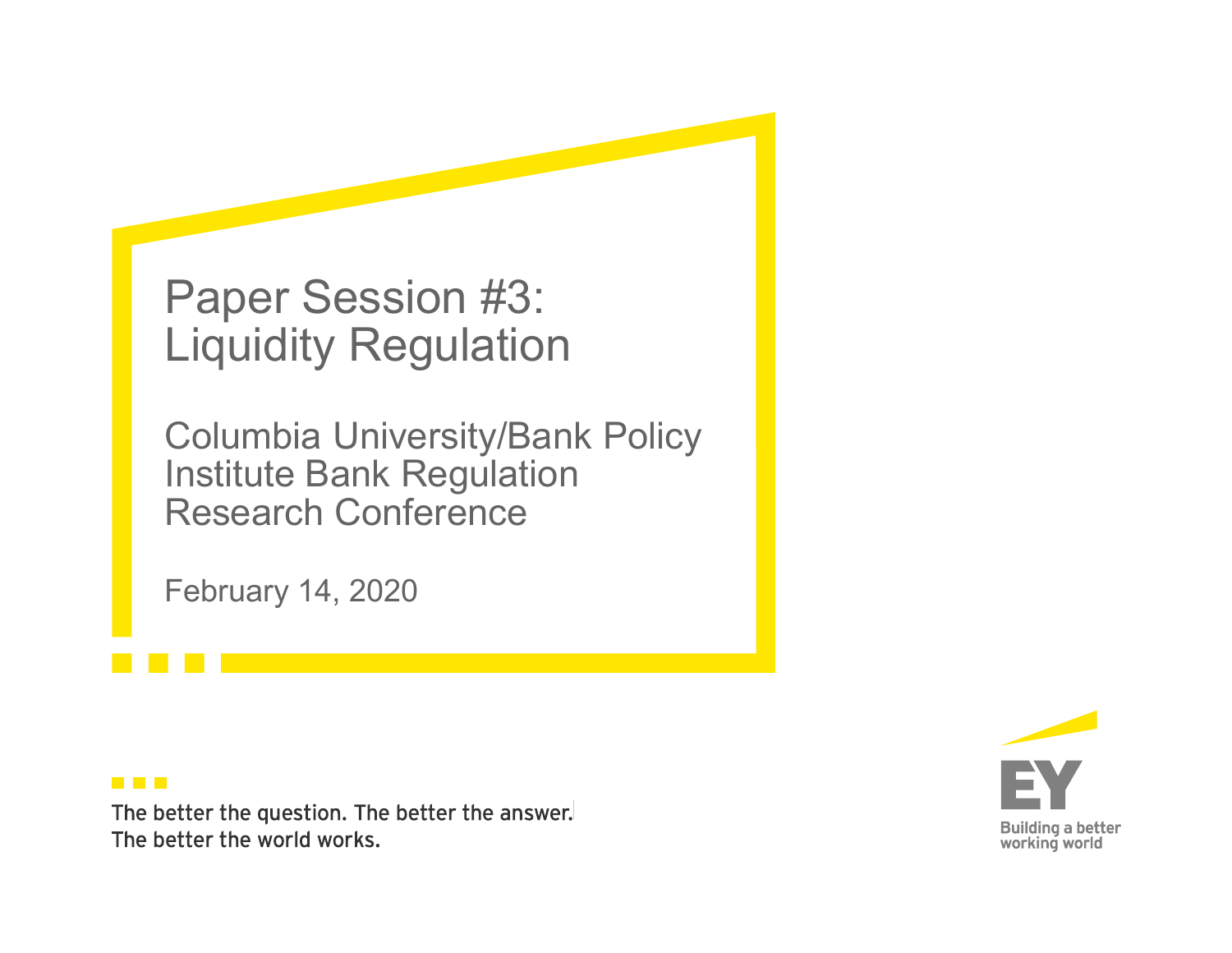# A brief history of Basel liquidity requirements

"We also are developing benchmarks, tools and metrics that supervisors can use to promote more consistent liquidity standards for cross-border banks."

― Dr Nout Wellink, President of the Netherlands Bank and Chairman of the Basel Committee on Banking Supervision (March 2009)

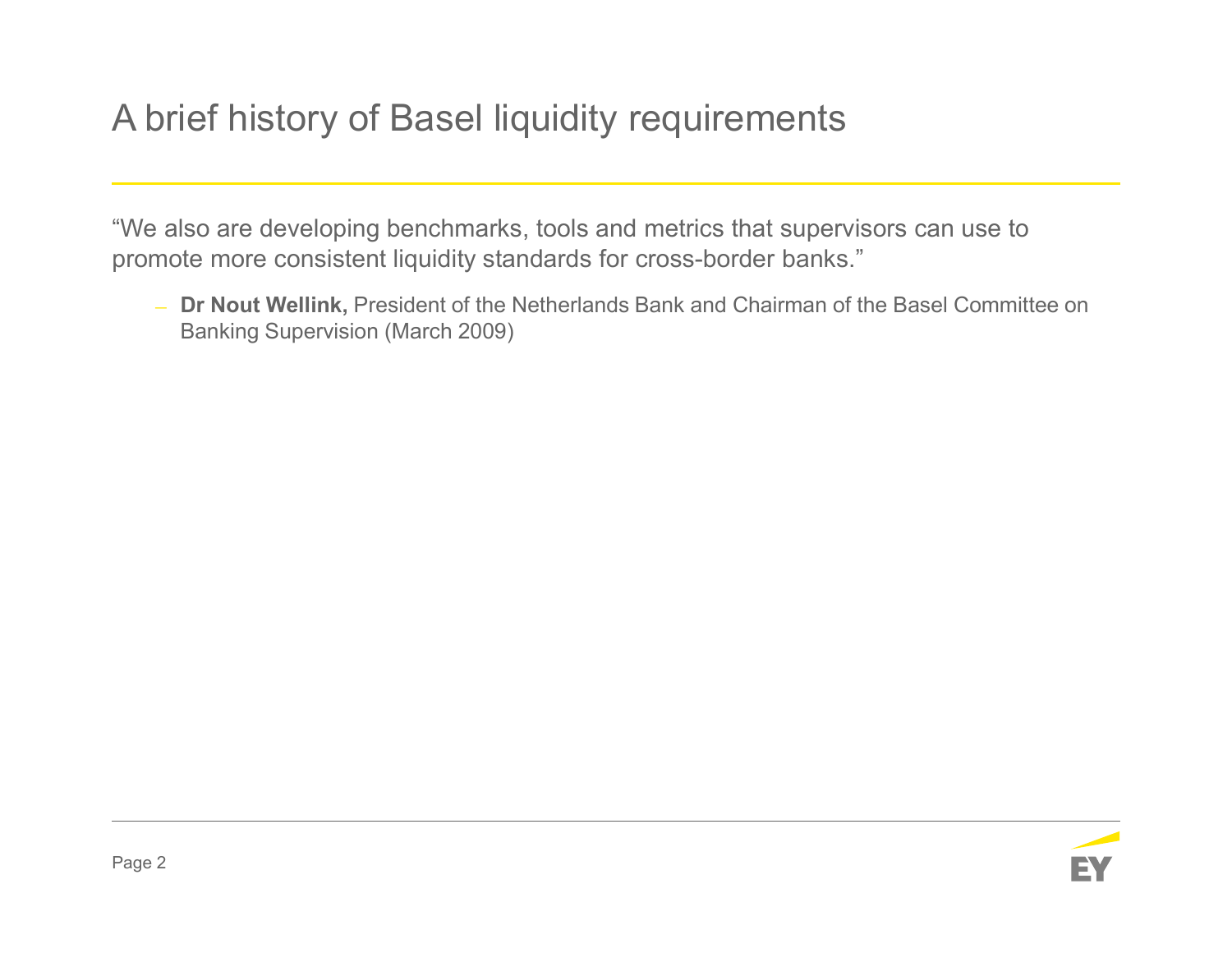## A brief history of Basel liquidity requirements

"We also are developing benchmarks, tools and metrics that supervisors can use to promote more consistent liquidity standards for cross-border banks."

― Dr Nout Wellink, President of the Netherlands Bank and Chairman of the Basel Committee on Banking Supervision (March 2009)



"Two regulatory standards for liquidity risk which have been developed to achieve two separate but complementary objectives."

"The first objective is to promote the short-term resiliency of the liquidity risk profile of institutions by ensuring that they have sufficient high quality liquid resources to survive an acute stress scenario lasting for one month."  $\rightarrow$  Liquidity Coverage Ratio

"The second objective is to promote resiliency over longer-term time horizons by creating additional incentives for banks to fund their activities with more stable sources of funding on an ongoing structural basis."  $\rightarrow$  Net Stable Funding Ratio

― Basel Committee on Banking Supervision: "Consultative Document International framework for liquidity risk measurement, standards and monitoring (December 2009)

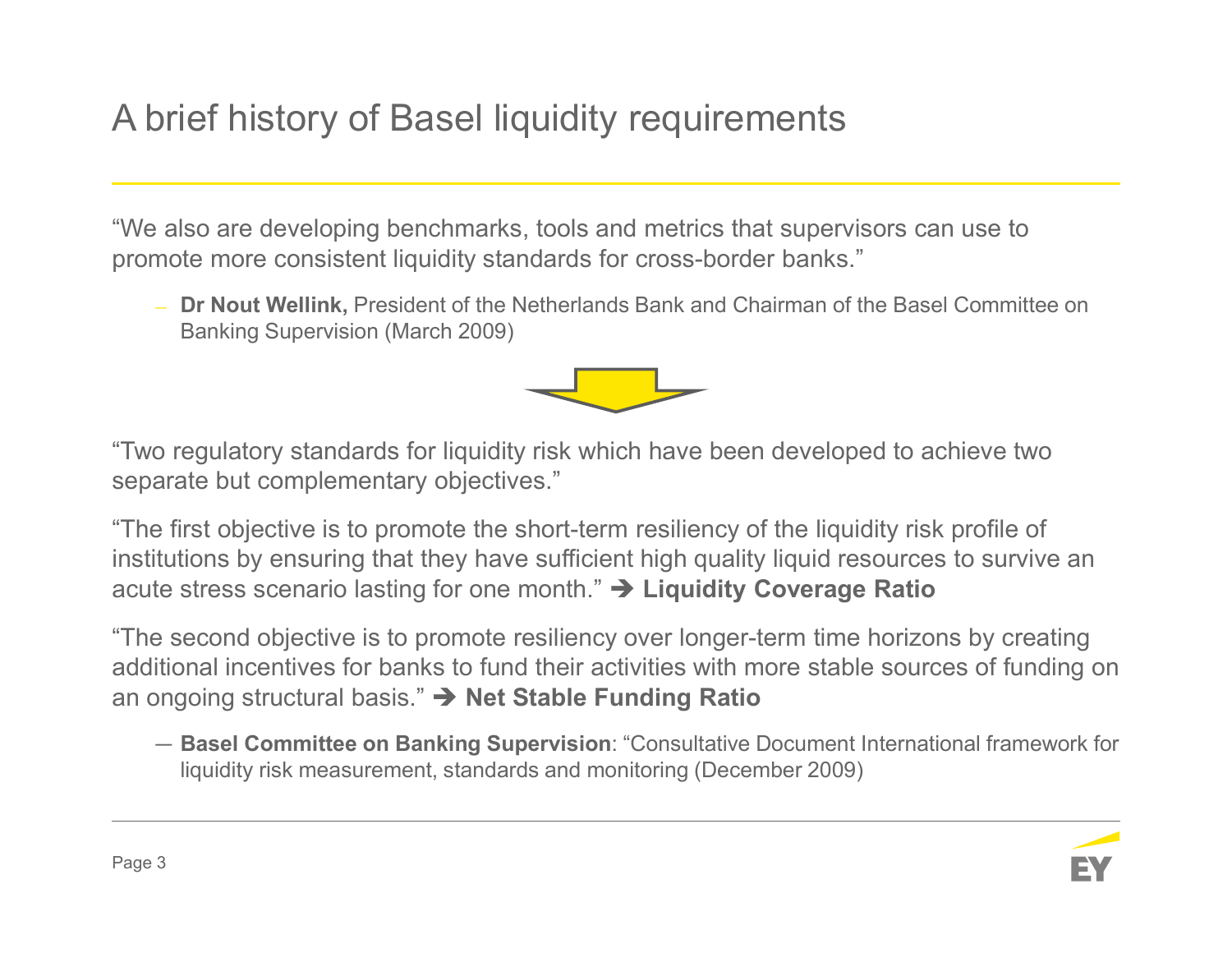# Key design considerations

"The first objective is to promote the short-term resiliency of the liquidity risk profile of institutions by ensuring that they have sufficient high quality liquid resources to survive an acute stress scenario lasting for one month." > Liquidity Coverage Ratio Summary design considerations<br>
The first objective is to promote the short-term resiliency of the liquidity risk prover<br>
stritutions by ensuring that they have sufficient high quality liquid resources to<br>
cute stress scen



- $\div$  Fx ante self insurance
- **❖ Harmonized**
- $\div$  Firm-specific distress during period of market disruption
- **❖** Calibrated to periods of stress
- $\triangle$  Risk sensitive
- **❖** Contractual and contingent funding sources and needs
- $\div$  'Fire sale' contagion
- **❖** Transparent
- **❖** Time consistent
- ❖ Robust to uncertainty

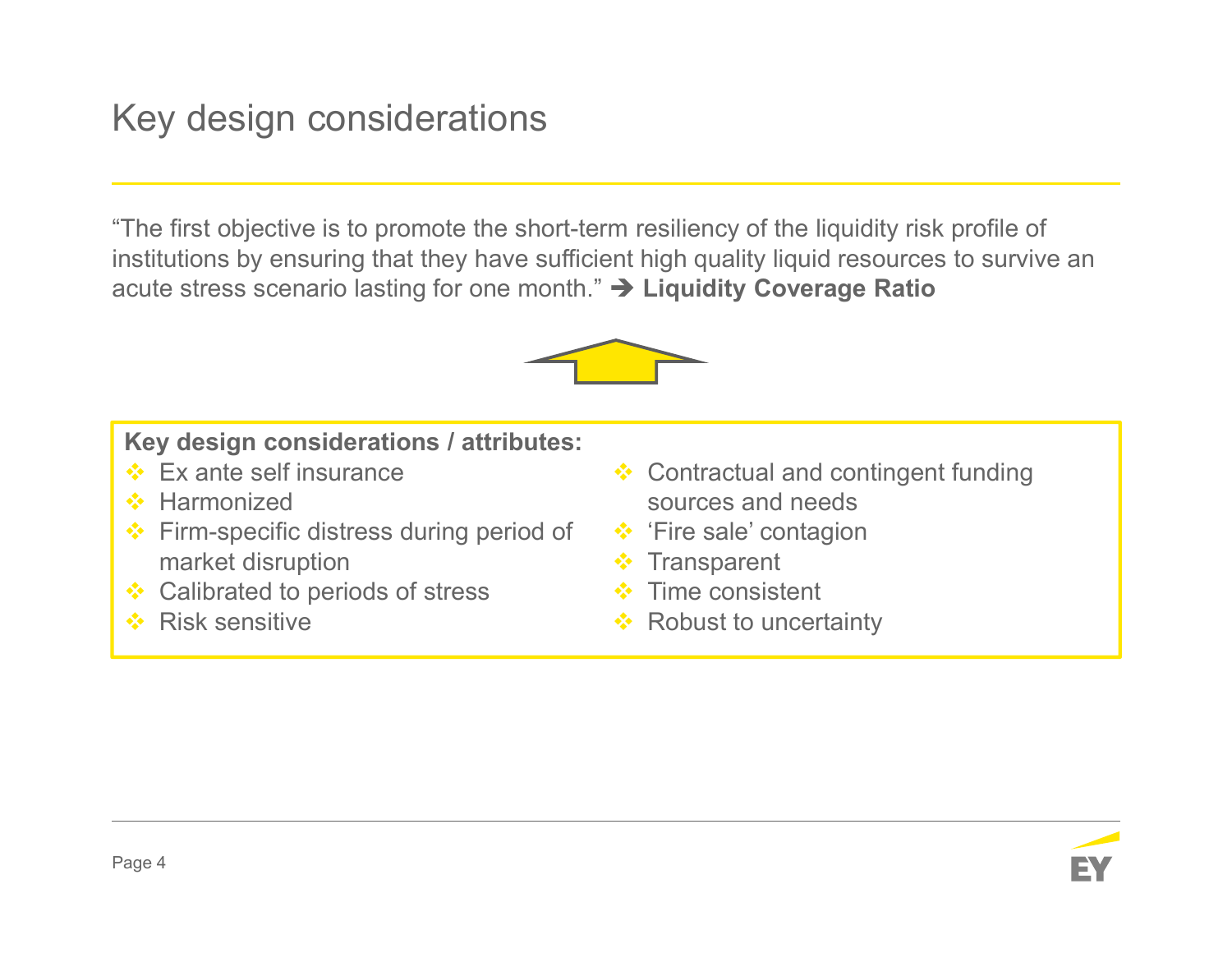## "Arbitrage Capital of Global Banks" Anderson, Du and Schlusche

- Frimary response of global banks to a large negative wholesale funding s<br>
banks (as a result of the U.S. money market mutual fund reform implement<br>
was a cutback in arbitrage positions that relied on unsecured funding, ra Primary response of global banks to a large negative wholesale funding shock for global banks (as a result of the U.S. money market mutual fund reform implemented in 2016) was a cutback in arbitrage positions that relied on unsecured funding, rather than a reduction in loan provision
- Decline in unsecured funding directly translated into declines in excess reserve balances
- Do not find any significant evidence of a decline in banks' loan positions following large negative funding supply shock



- $\div$  Fx ante self insurance
- **☆ Harmonized**
- $\div$  Firm-specific distress during period of market disruption
- ❖ Calibrated to periods of stress
- **Risk sensitive**
- **❖** Contractual and contingent funding sources and needs
- **<del>☆</del>** Fire sale' contagion
- **Transparent**
- Time consistent
- **☆** Robust to uncertainty

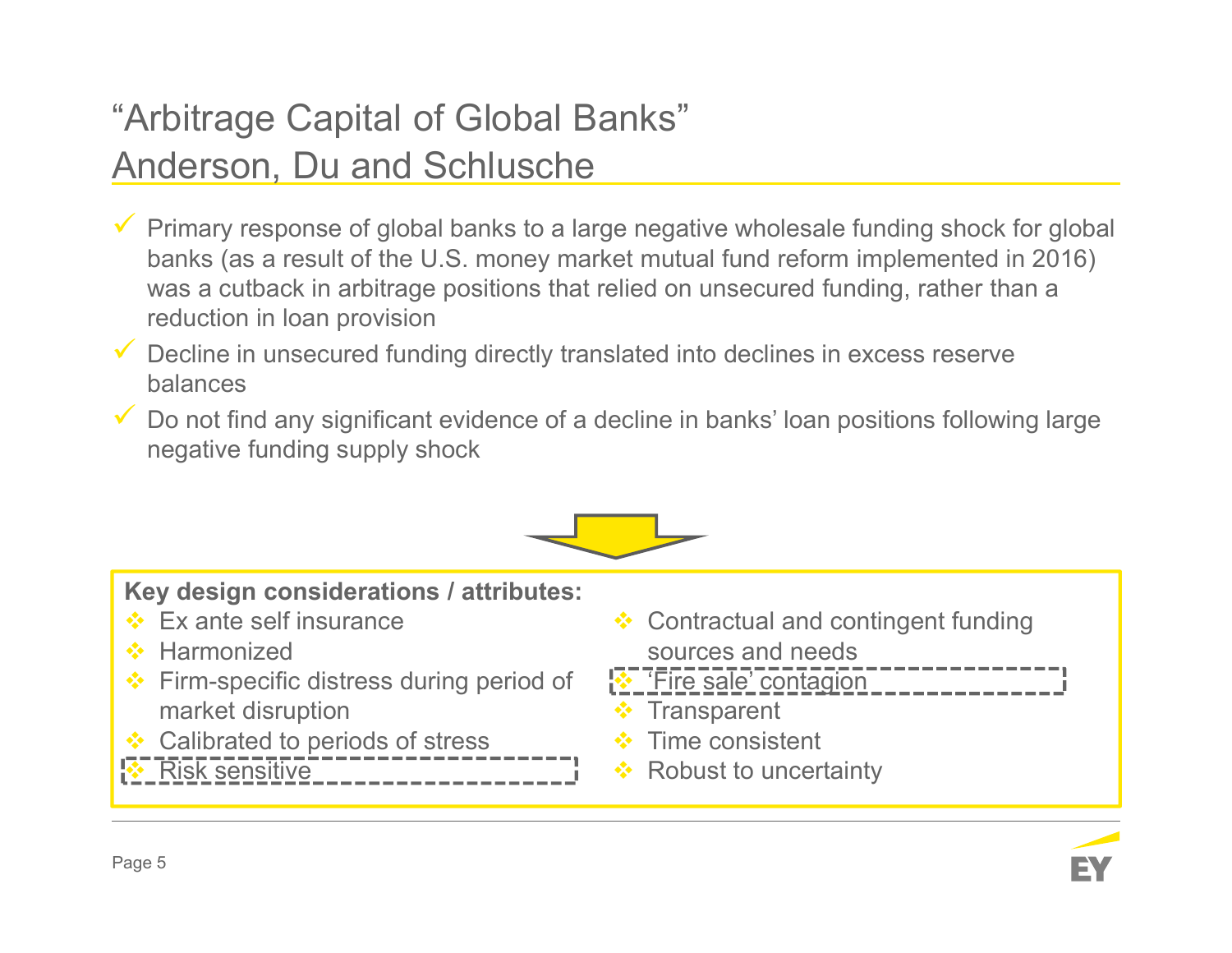## "Capital and Liquidity Interaction in Banking" Acosta-Smith, Arnould, Milonas and Vo

- $\checkmark$  Capital and liquidity requirements are to some extent substitutes over the period studied
- $\checkmark$  Find banks engage in less liquidity transformation when their bank-specific capital requirements increase
- $\checkmark$  If better-capitalized banks engage in less liquidity transformation, relaxing liquidity requirements could be warranted given the stricter capital requirements in Basel III
- "In a period of high liquidity stress, when uncertainty is high and the value of assets is particularly uncertain, a bank's level of capital matters less as liquidity risk increases sharply. In this case, capital and liquidity requirements should act in a more complementary fashion."



Key design considerations / attributes:

- $\div$  Fx ante self insurance
- Harmonized
- Firm-specific distress during period of market disruption
- 
- **\*\*** Calibrated to periods of stress
- **❖ Risk sensitive**
- **❖** Contractual and contingent funding sources and needs
- $\cdot$  'Fire sale' contagion
- **❖ Transparent** 
	- Time consistent
	-
- **☆** Robust to uncertainty